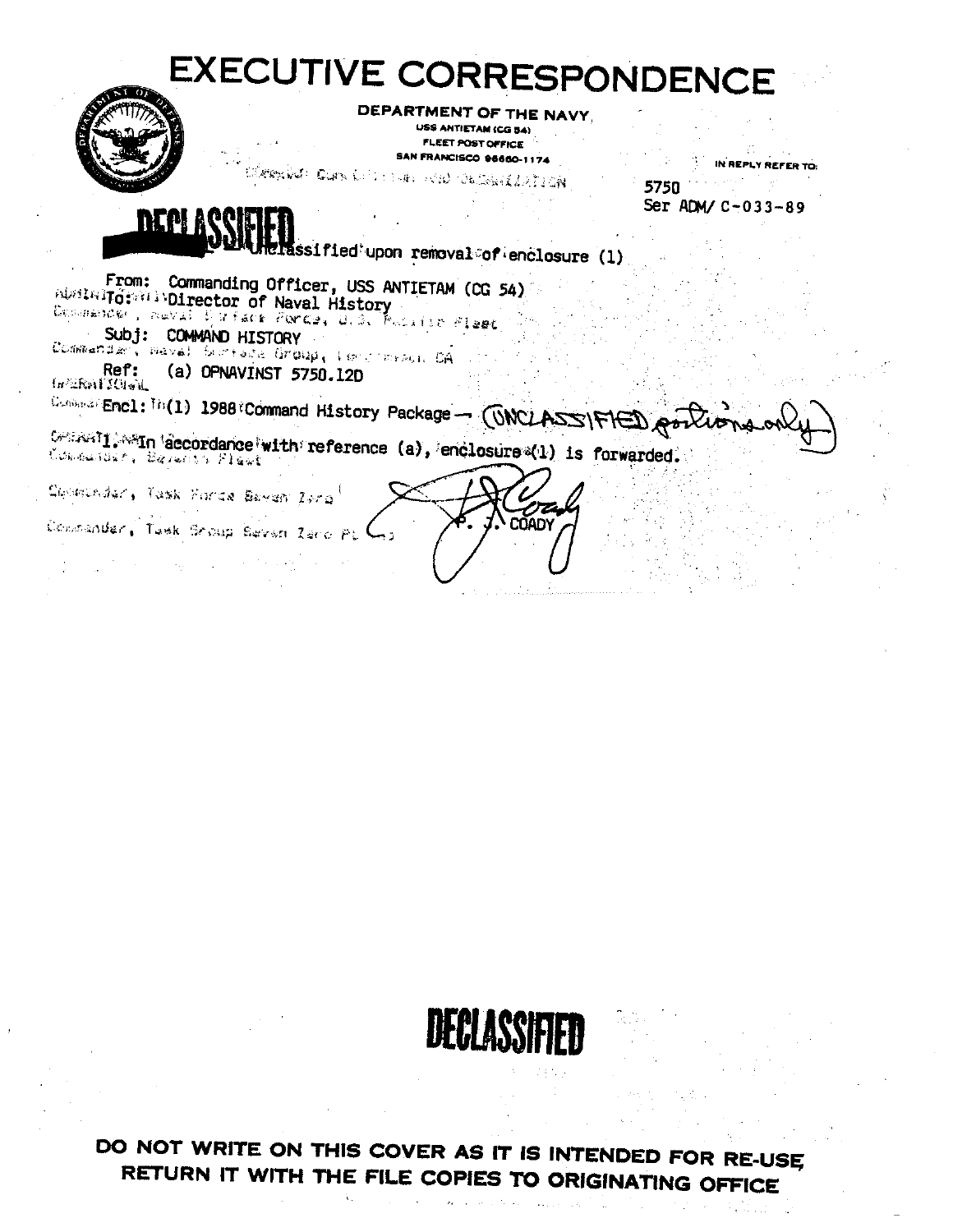## COMMAND COMPOSITION AND ORGANIZATION

Commander in Chief, **U.6.** Pacific Fleet

## **AMINISTRATIVE**

Commander, Naval Surface Force, U.S. Pacific Fleet

Commander, Naval Surface Group, Long Beach CA

#### **OPERATIONAL**

Commander, Third Fleet

**OPERATIONAL (Deployed, Western Pacific and Indian Oceans)** Commander, Seventh Fleet

Commander, Task Force Seven Zero

Commander, Task Qroup Seven Zero Pt Two

Commanding Officer Capt Philip **J.** Coady

**Executive Officer** Lcdr Michael N. Ward

**Operations Officer Combat Systems Officer Engineer Officer Supply Officer** Lcdr Lcdr Lcdr Lt Lt Lcdr Lcdr **Weapons Officer** Lt

**HOMEPORT#** Naval Station Long Beach Long Beach, CA

**AIRCRAFT ASSIGNED: HSL 43 Det 3** Officer **in** Chargel Lcdr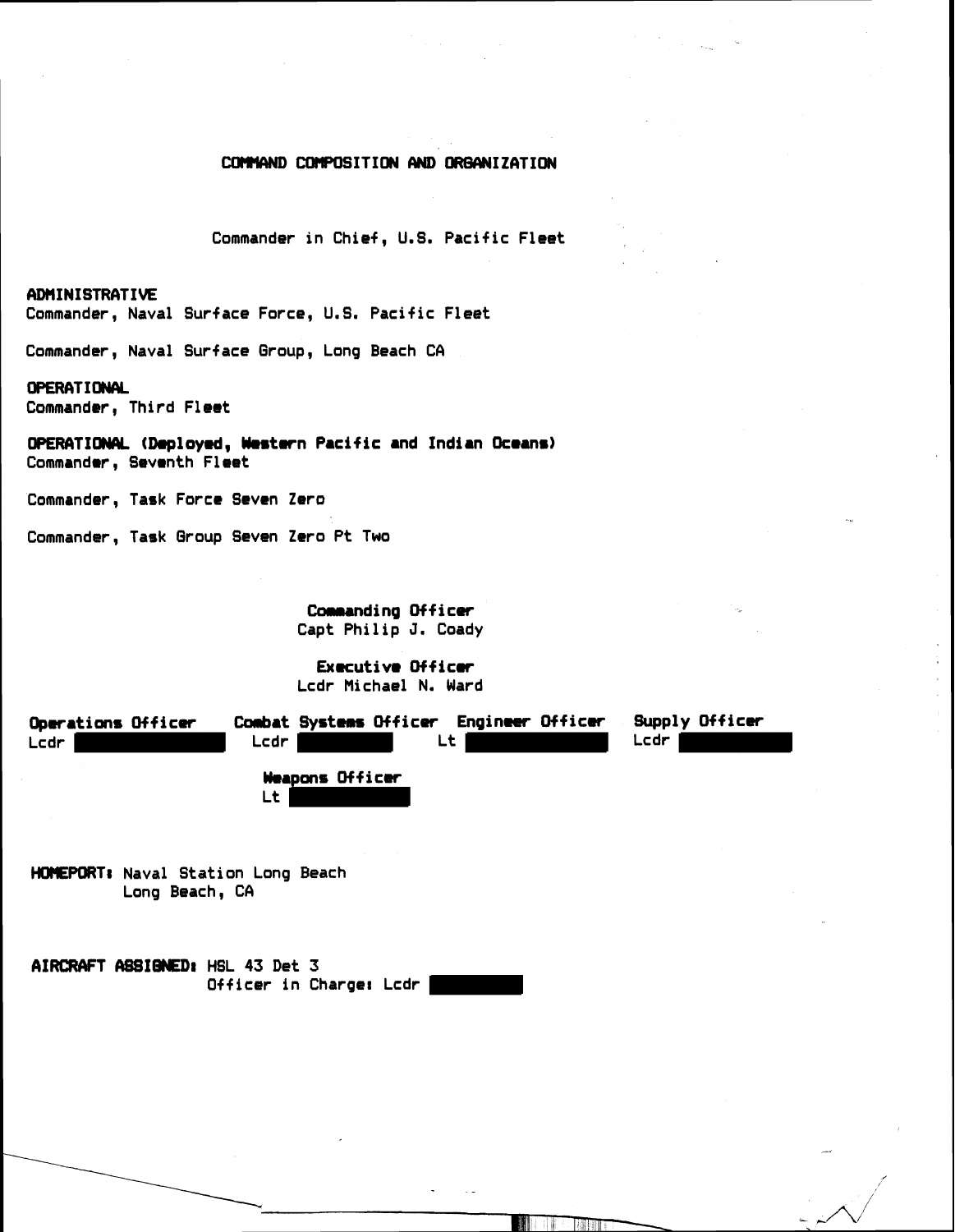#### **COMMANDINO OFFICER**

## **EXECUTIVE OFFICER**

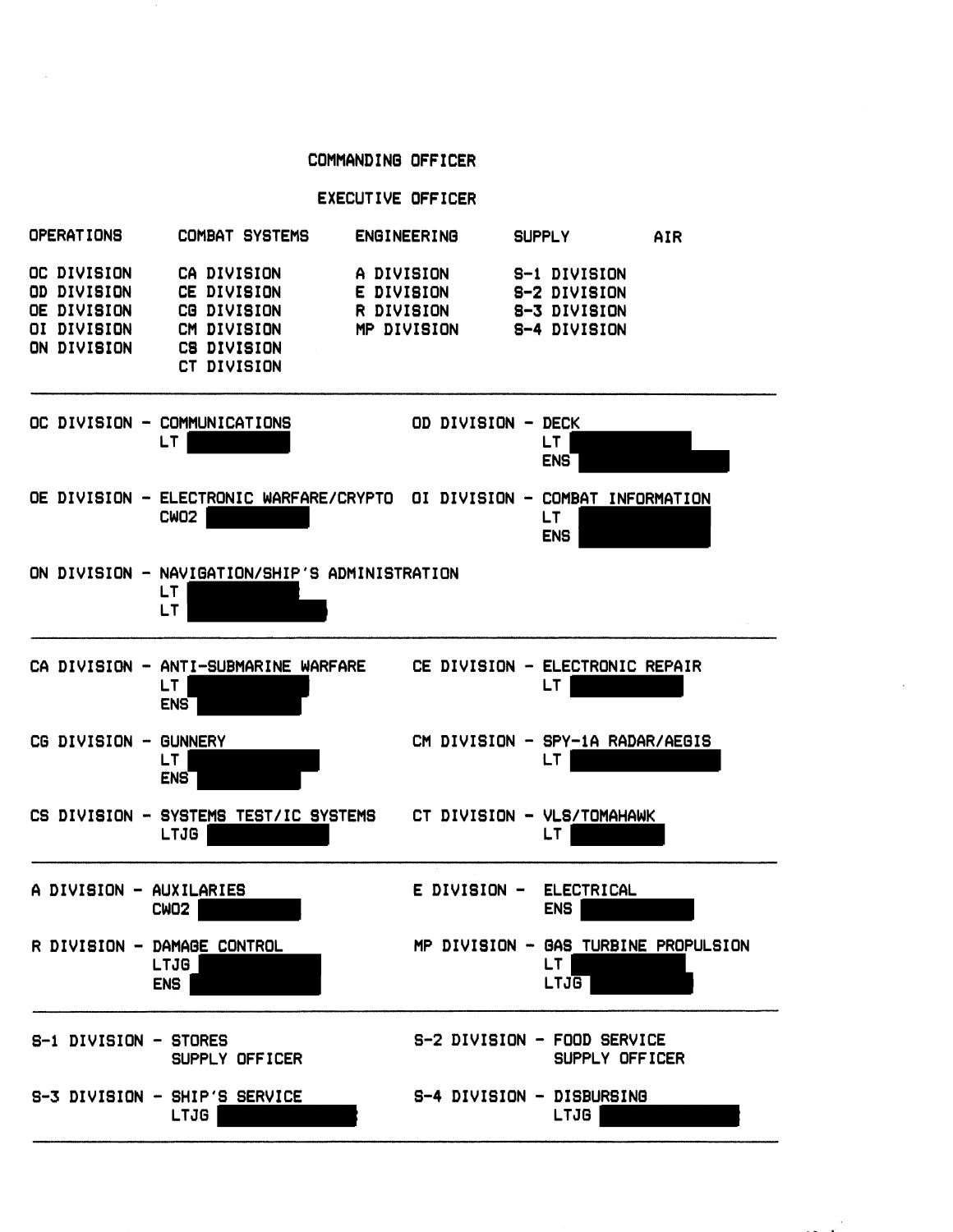**MISSION - ANTI-AIR WARFARE ANTI-SUBMARINE WARFARE ANTI-SURFACE WARFARE STRIKE WARFARE** 

**ANTIETAM, equipped with the AN/SPY-1A phased array radar, the AEGIS combat system, and the Vertical Launching System, is one of the premier Anti-Air Warfare (AAW) platforms in today's Navy. Canbined with an impressive**  Camnand **and Control capability, featuring four large screen displays, ten automated status boards and seventeen** NTDS **consoles, all driven by the AEGIS combat system, ANTIETAM more than matches the requirements of a Battle Group Anti-Air Warfare Cannander. In addition to this unprecedented AAW capability, ANTIETAM is equipped with state of the art in the area of Anti-Submarine Warfare (A!%). The AN/SQR-19 Towed Array** Sonar **and the** LM'S **I11 helicopter combine to provide the best in offensive and defensive long** range ASW. **To canplement the other warfare areas, ANTIETAM is equipped with the Tanahauk Weapon System and Harpoon Weapon System providing a comprehensive "over the horizonw warfare capability.**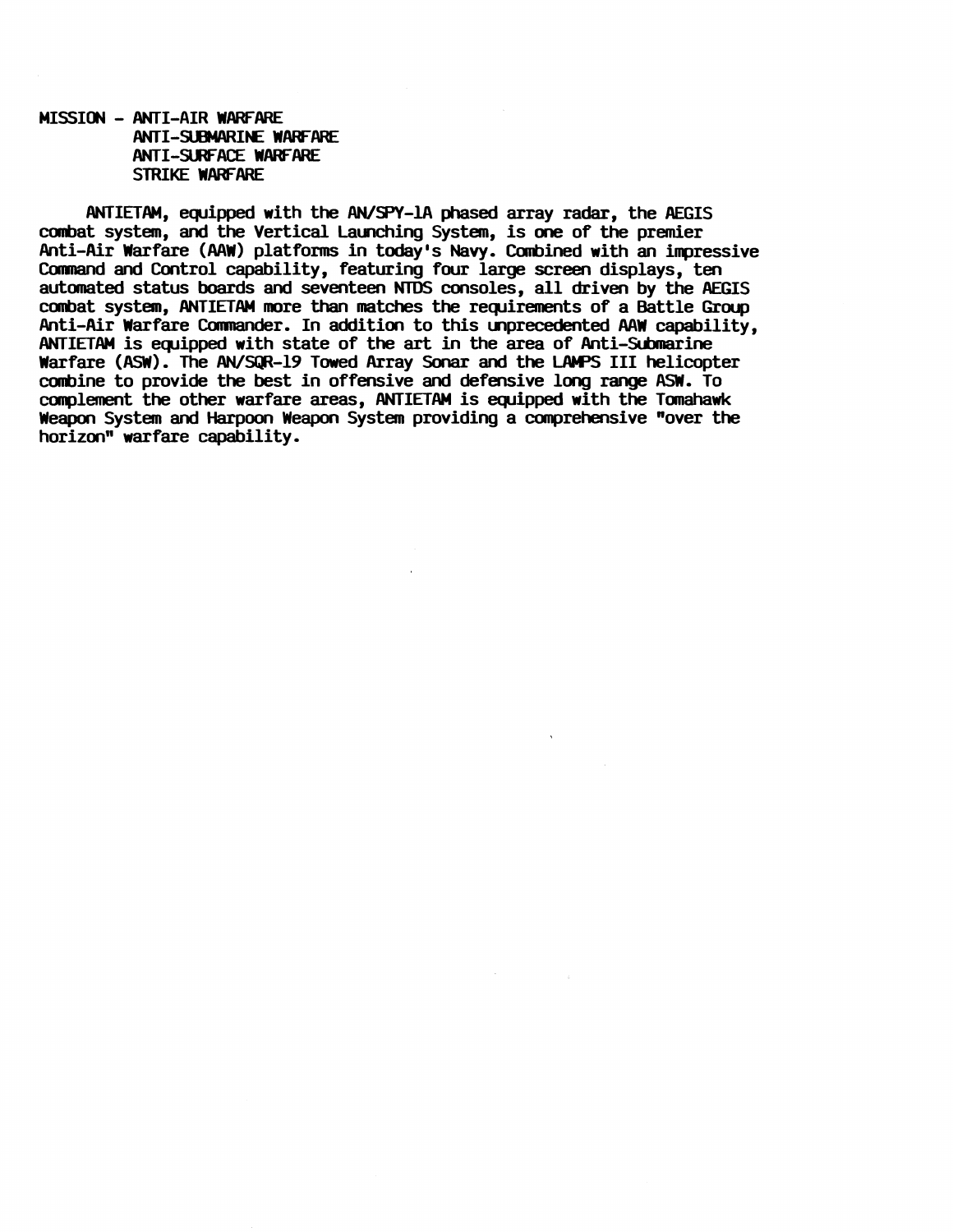# CHRONOLOGY

| <b>DATE</b>              | <b>EVENT</b>                                                                                        |
|--------------------------|-----------------------------------------------------------------------------------------------------|
| <b>88 JAN 88</b>         | Post Shakedown Availability<br>Todd Shipyard, San Perdo, CA                                         |
| 03 MAR 88                | Post Shakedown Availability Sea Trials<br>Southern California OPAREAS                               |
| <b>08 MAR 88</b>         | Post Shakedown Availability Completed                                                               |
| 08 MAR 88                | Return to Naval Station Long Beach, CA                                                              |
| 16 MAR 88 –<br>25 MAR 88 | CNO Project K-124, 463 DT-IIK, 623 DT-IIID<br>Southern California OPAREAS                           |
| 01 APR 88                | 30 MAR 88 - K-644-9024 Nuclear Weapon Refresher Training<br>Naval Station Long Beach                |
| 05 APR 88                | Harpoon Weapon System Certified                                                                     |
| 10 APR 88 -<br>23 APR 88 | CNO Project 463 OT-IIF, OTL-35/42, OTL-50<br>Southern California OPAREAS                            |
| 10 APR 88 -<br>11 APR 88 | Representative Beverly Byron (R-MD) Visit<br>Underway for Southern California OPAREAS               |
| 09 APR 88 -<br>10 APR 88 | Nuclear Weapons Assist Team Visit<br>Naval Station Long Beach, CA                                   |
| 10 MAY 88 -<br>14 MAY 89 | ISIC Engineering Readiness Assessment                                                               |
| 12 MAY 88                | <b>ENCOUNTEREX with USS PERMIT</b><br>Southern California OPAREAS                                   |
| 17 MAY 88 -<br>22 MAY 88 | Seattle Maritime Festival<br>Seattle, WA                                                            |
|                          | 23 MAY 88 - ASW Training Readiness Evaluation for USS ALABAMA<br>24 MAY 88 Northern Pacific OPAREAS |
|                          | 01 JUN 88 - Nuclear Weapon Acceptance Inspection<br>03 JUN 88 Naval Station Long Beach, CA          |
|                          | 07 JUN 88 - Tomahawk Tactical Qualification<br>08 JUN 88 Naval Station Long Beach, CA               |
|                          | 13 JUN 88 - RIMPAC '88 Phase I<br>27 Jun 88 Southern California OPAREAS                             |
|                          | 30 JUN 88 Dependent's Cruise from San Diego, CA to Long Beach, CA                                   |
|                          | 06 JUL 88 - RIMPAC '88 Phase II<br>18 JUL 88 Hawaiian OPAREAS                                       |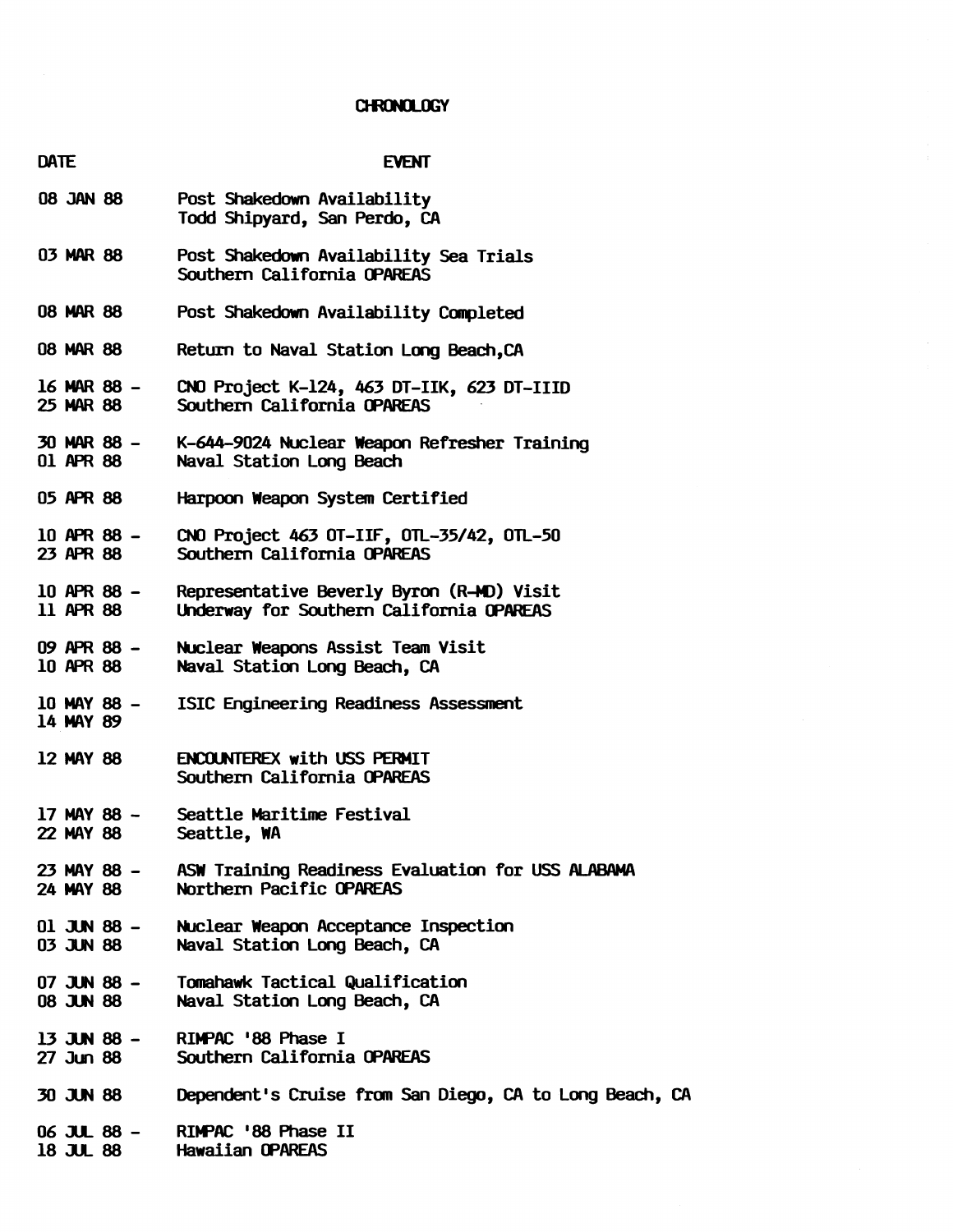| $21$ JUL 88                      | CINCPACFLT Luncheon onboard ANTIETAM<br>Pearl Harbor, HI      |
|----------------------------------|---------------------------------------------------------------|
| $27$ JUL 88 - K-310<br>01 AUG 88 | Enroute Hawaii to Long Beach                                  |
| 02 SEP 88                        | Commence Deployment to Western Pacific and Indian Oceans      |
| $04$ SEP 88 $-$<br>19 SEP 88     | Northern Transit/Sea of Japan Operations/Olympic Presence     |
| $21$ SEP 88 $-$<br>26 SEP 88     | Inport Yokosuka, Japan                                        |
| 28 SEP 88 -<br>30 SEP 88         | Inport Pusan, South Korea                                     |
| 05 OCT 88                        | Battle Group Bravo RDVU                                       |
| 07 OCT 88 -<br>12 OCT 88         | Inport Subic Bay, RP                                          |
| $17$ OCT 88 $-$<br>20 OCT 88     | Inport Hong Kong                                              |
| 24 OCT 88                        | Transit Malacca Strait                                        |
| $07$ NOV 88 $-$<br>18 NOV 88     | Straits of Hormuz Eastern Patrol Area (SOHEPA) Operations     |
| 03 DEC 88                        | Secretary of Defense, John Carlucci visit                     |
| 06 DEC 88 -<br>13 DEC 88         | Alongside USS PRAIRIE for Tender Availability<br>Gulf of Oman |
| 15 DEC 88 -<br>21 DEC 88         | <b>SOHEPA Operations</b>                                      |
| 31 DEC 88                        | <b>Inport Singapore</b>                                       |

 $\mathcal{A}^{\mathcal{A}}$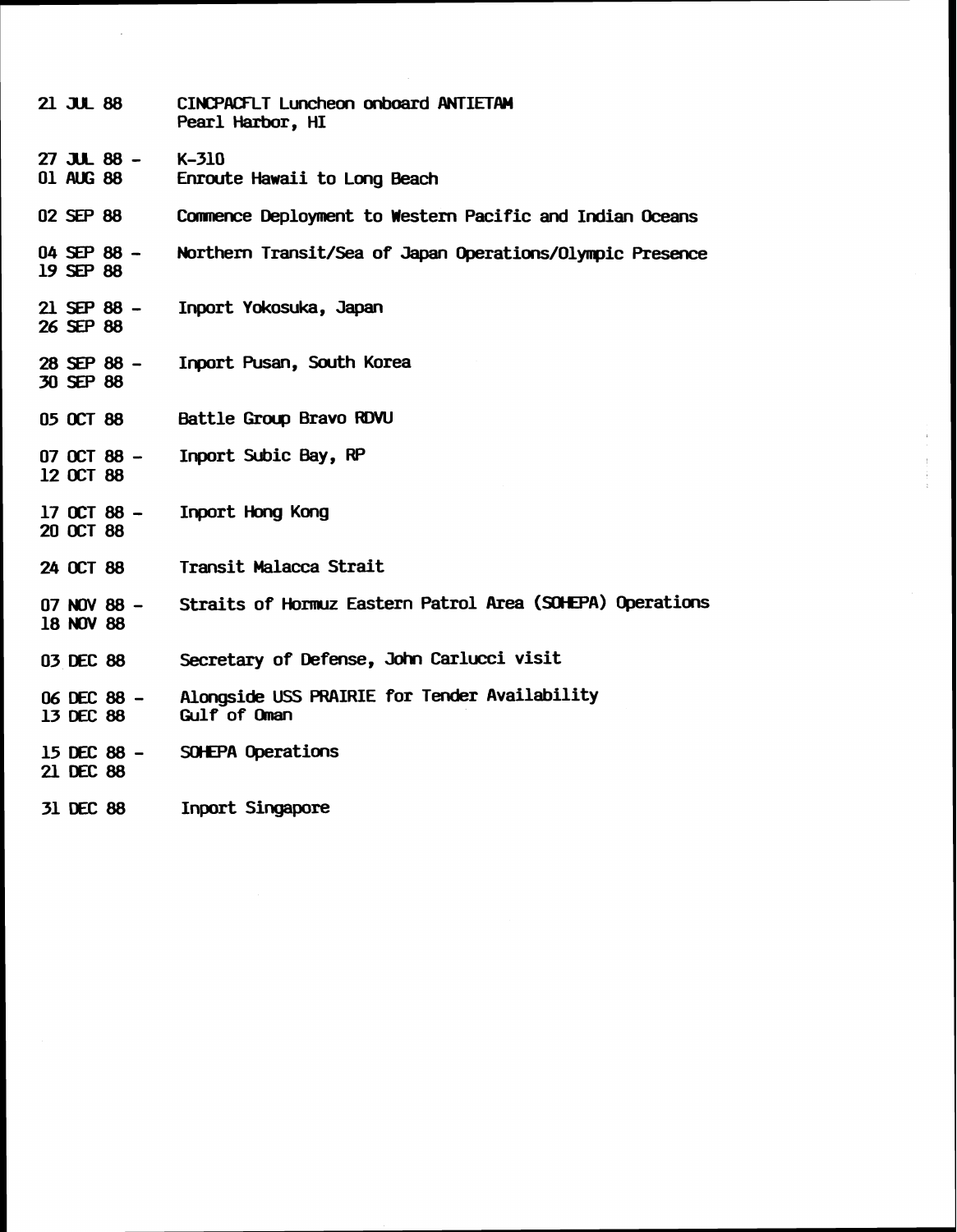**08JAN88 Post Shakedown Availability, see encl (1)** 

**In January 1988 ANTIETAM** comnenced **her Post Shakedown Availability**  (PSA) , **the last step in the long process from construction to full operational readiness. During PSA emphasis** was **placed on the completion and correction of those items still outstanding from construction and marked**  the final contract responsibility for Ingalls Shipbuilding, ANTIETAM's **builder. Just as important however were numerous alterations and engineering changes that had either been delayed from initial construction or had been developed since.** 

**16W88- CNO Projects K-124, 463 DT-IIK, 623 DT-IIID, see encl (2) 25 Ir(C\R 88 and (3).** 

**3ClM88- K-644-9024 Nuclear Weapons Refresher Training 01 APR 88** 

As the first of three steps in attaining full Nuclear Weapons **Certification, a team of instructors/inspectors from Nuclear Weapons Training Group Pacific visited ANTIETAM in late March of 1988. The primary thrust of their visit was a thorough review ANTIETAM'S Nuclear Weapons Program and assistance and training in those areas where deficiencies were discovered. No grade was given as this was merely a training visit, however ANTIETAM'S Nuclear Weapons Program was judged to be healthy with relatively few discrepancies noted.** 

**10APR88- CNO Projects 463 OT-IF, ML-35/42, OTL-50, see encl (4)**  through (10).

10 APR 88 - Representative Beverly Byron (R-MD) Visit

**11** APR **88** 

**ANTIETAM was honored in early April** when **Rep. Beverly Byron, the ship's**  commissioning sponsor paid a visit to "her" ship as it got underway from **of Long Beach, CA enroute to operations in the southern California OPEAREAS. Rep. Bym and her husband spent the night onboard as the guests of Capt. Coady and were transported back to Long Beach the next morning via ANTIETAMIS**  LAWS **I11 helicopter.** 

**<sup>08</sup>MAY <sup>88</sup>**- **Nuclear Weapons Assist Team (MAT) Visit, see encl (11) 10 MAY 88** 

**The second step in attaining Nuclear Weapons Certification** was **a visit by**  the Nuclear Weapons Assist Team (NWAT) from COMNAVSURFPAC, San Diego, CA. **NUAT thoroughly reviewed every area of ANTIETAM'S Nuclear Weapons Program**  to ensure they met the criteria of the COMNAVSURFPAC Nuclear Weapon Management Manual **and CNO directives. although this was an assist visit, the inspection provided excellent insight into the requirements for the upcoming Nuclear**  Weapons Acceptance Inspection scheduled for early June. ANTIETAM's program **was reported to be excellent with few areas requiring added attention.** 

10 MAY 88 - ISIC Engineering Readiness Assessment **14 MAY 88** 

**ANTIETAM'S first IERA was conducted during the ship's transit to San**  Francisco. In the spirit of COMNAVSURFPAC's "Continuum of Training", the **ship presented two watch sections canposed of new watchstanders who had not been in those positions during the Operational Propulsion Plant Examination**  in November 1987. Above Average and Average grades were received in all **areas with special romnent on the enthusiasm and level of training of the new watchstanders.**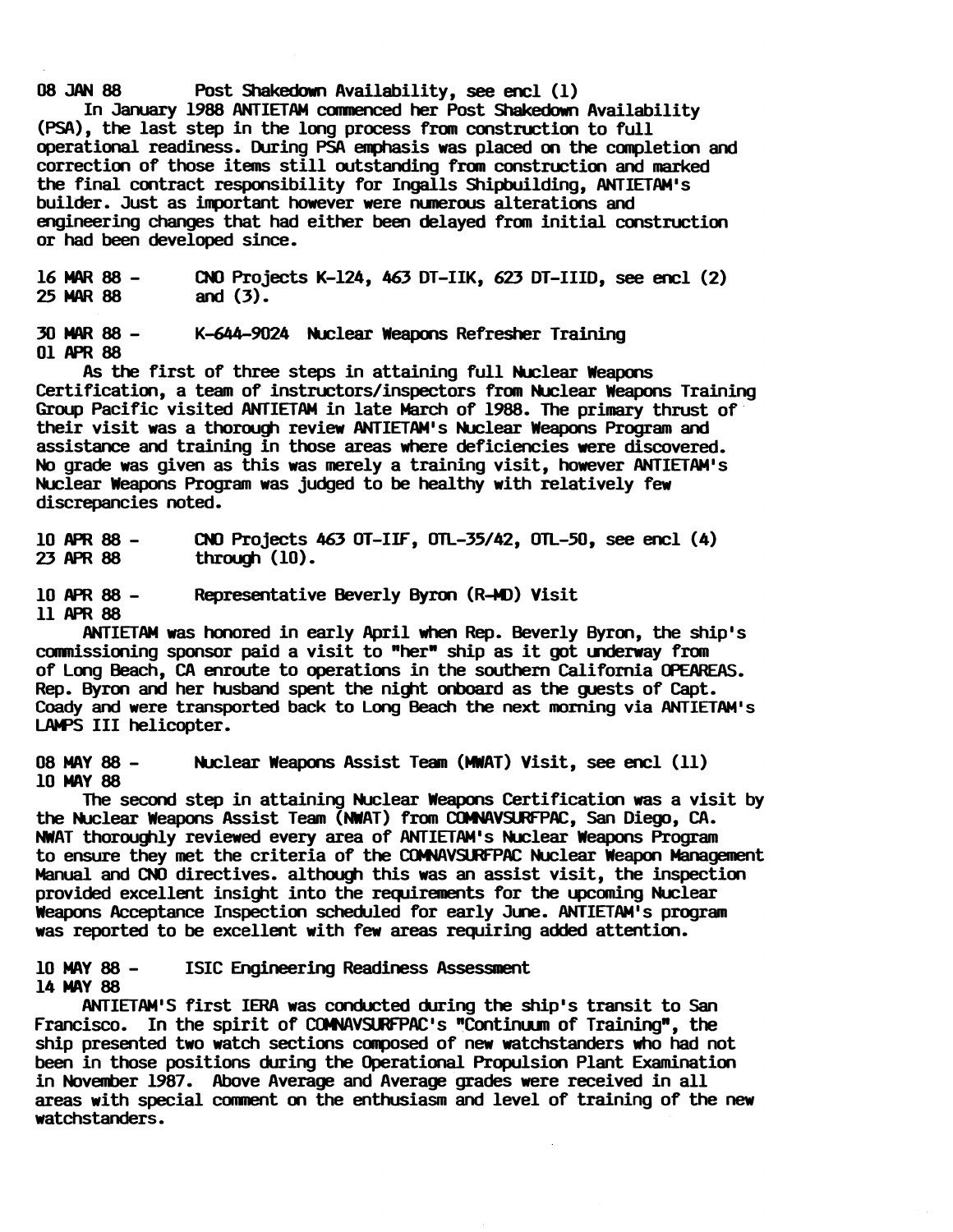## 12 MAY 88 **ASW ENCOUNTEREX with USS PERMIT**

The first event of ANTIETAM'S transit to the Seattle Maritime Festival was an ENCOUNTEREX with the the attack submarine USS PERMIT. ANTIETAM<br>departed Long Beach on the evening of 12 MAY and soon thereafter deployed it's towed array. PERMIT was positioned along ANTIETAM's track with the **goal** of setting an ambush for ANTIETAM upon initial detection. ANTIETAM's LAMPS I11 helicopter was **airborne** acting as a pwncer; ready to conduct localization as soon as the towed array gained initial contact. Detection, however, was complicated by the **high** density of surface traffic in and around the exercise area north of **San** Nicolas 1sland.Initial detection was gained as the PERMIT came to periscope depth to conduct an attack against another surface unit close to ANTIETAM. Up to this point, PERMIT had not detected AHTIETAM **and** was unaware that **she was** close by. Unfortunately, IAbPS was on deck being refueled as PERMIT gained visual contact. ANTIETAM maintained contact and detected PERMIT's maueuver to attack. Shortly thereafter LAMPS was launched **and** directed to the intersection of ANTIETAM'S towed array line of bearing and the location of PERMIT's last attack. As LAMPS was in the final stages of localization prior to attack, PERMIT reported **the** completion of it's attack on ANTIETAW.

<sup>17</sup>**MY** <sup>88</sup>- Seattle Maritime Festival 22 MAY 88

**As** the Navy's official representative **to the** Seattle Maritime Festival, ANTIETAM was a major player in this relatively new event. In addition to **the**  numerous daily events sponsored by the City of Seattle, ANTIETAM was the official "guest shipw **and open** daily for visiting by **the** general public. Over 12,000 people took advantage of this and braved long lines and occasional rain to see the Navy's newest AEGIS cruiser.

23MY88- **ASW** Training Readiness Evaluation for **USS** ALMWl, see encl **(12)**.

013UN88- Wlear **Weapons Acceptance** Inspection **(NWAI)** , **see** encl **(l3)** .. 03 **3JN** <sup>88</sup>

**The** final step in ANTIETAM'S Nuclear Weapon Certification came with the successful completion of the Nuclear Weapons Acceptance Inspection conducted by inspectors from the Nuclear **Ueapons** Training *Group* Pacific. Every facet of ANTIETAM's Nuclear Weapon Program was inspected in minute detail. Procedures were demonstrated, records were examined, **and** tests were administered to selected persomel. All areas were judged either excellent or outstanding.

07 JUN 88 - Tomahawk Tactical Qualification see encl (14).

With the Nuclear Weapon Certification granted, ANTIETAW could now conduct the last step prior to final qualification as a fully capable Tomahawk Cruise Missile Platform. Having completed the conventional tactical qualification in 1987, all that remained was to verify ANTIETAM's ability to conduct engagements with the TLAk4-N version ot **the** Tomahawk **Cruise** Missile. Inspectors from the Cruise Missile Tactical Qualification Team spent conducted the qualification and ANTIETAM completed the Tomahawk Nuclear Qualification process **with** only two minor discrepancies.

13-88- RIWW **'88** Phase I **see encl (B).**   $27$  JUN 88

06 JUL 88 - RIMPAC '88 Phase II see encl (15). 18 **3U.** 88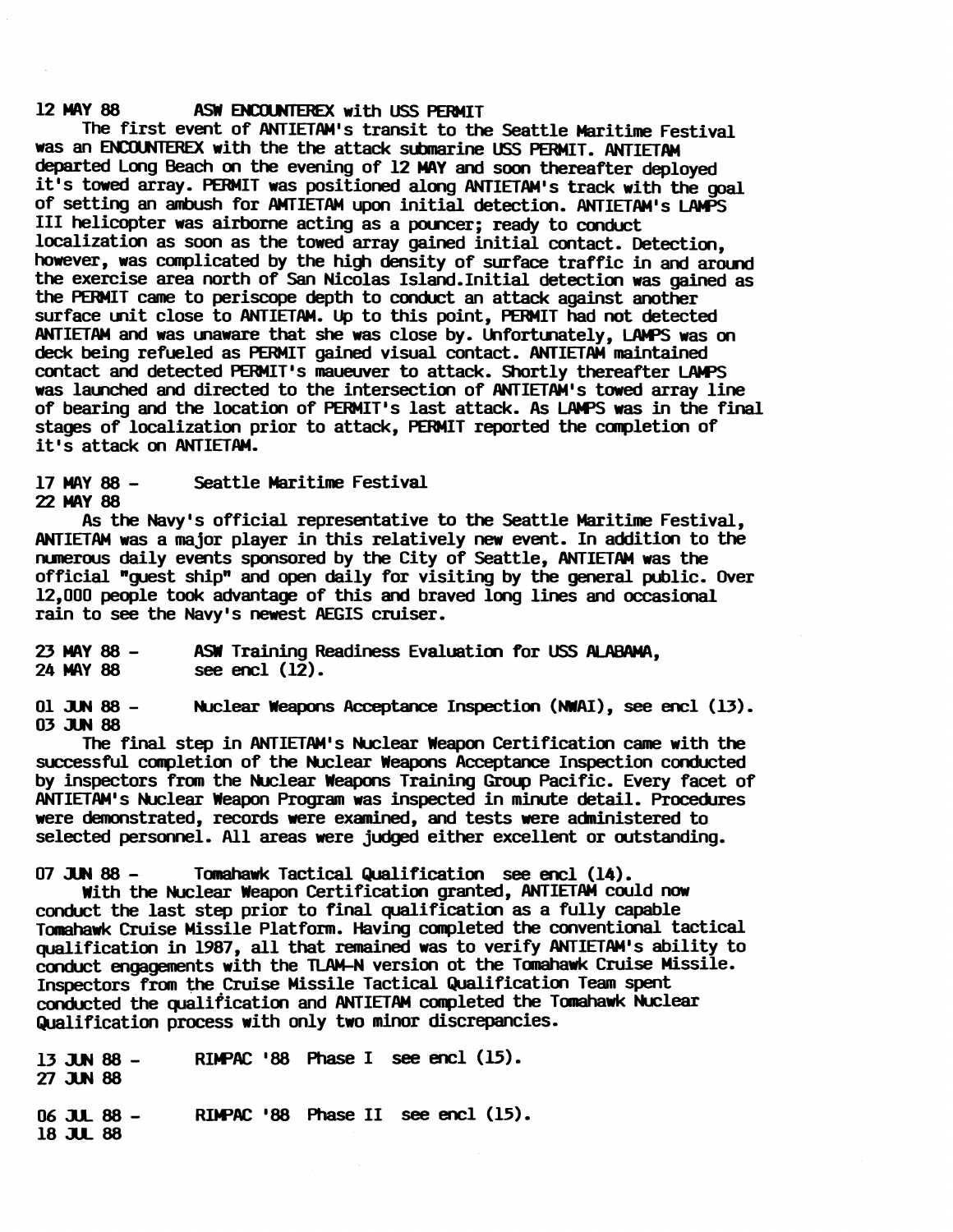04 SEP 88 - Northern Transit/Sea of Japan Operations/Olympic Support<br>19 SEP 88 see encl (16). see encl  $(16)$ .

After departing **Long** Beach, **CA** on 2 **SEP,** ANTIETAM camienced a transit north to rendezvous with USS NIMITZ **and** USS CALIFORNIA off the coast of Washington state early on the morning of 4 **SEP.** With **secrecy** the **goal,**  ANTIETAM, NIMITZ, and CALIFORNIA then commenced a covert high speed transit to the **Sea** of **Japan** remaining undetected until their sudden appearance in the Tsugaro Straits on 13 SEP. Remaining in total electronic emission silence and transiting at an average speed of 25 knots, total surprise was achieved. Upon arrival, ANTIETAM, NIMITZ, and CALIFORNIA comnenced operations to provide a strong naval presence for **the** Olympic Games being held in Seoul, South Korea **and** conduct coordinated operations in **the**  Sea of Japan with elements of the **USS** MIDWAY Battle **Group, The** Self Defense Forces of Japan, and the Armed Forces of South Korea.

## **2l-88-** Inport Yokosuka, **Japan**  26 SEP 88

ANTIETAM was forced to cut short it's participation in the Sea of Japan Operations (Olympic Support) **and** pull into the Ship Repair Facility, Yokosuka **Japan when** the oil seal in the thrust bearing of #2 main reduction **gear**  failed. USS BUNKER HILL was detailed out of Yokosuka to replace ANTIETAM as Anti-Air Warfare Comnander while repairs were being canpleted. After the oil seal had been replaced, ANTIETAM joined the USS MIDWAY Battle **Group** enroute to **Pusan,** South Korea.

## 05 OCT 88 Battle (;roup **BRAVO** Rendezvous

Composition of Battle *Group* **BRAVO:** USS NIMITZ, USS ANTIETAM, **USS**  CALIFORNIA, **USS** BP(JAM1N STUXERT, **USS WADDEU,** USS BARBPI, **USS** MARS, U6S WIWTTE, **USS** KISKA. As part of **the** diversion for the Sea of **Japan**  operations, the balance of Battle *Group* **BRAVO** transited to the Western Pacific following the conventional route via Pearl Harbor. This **marked the**  first time Battle *Group* **BRAVO** had assembled since **RIWAC** '88. After the rendezvous, the battle **group** proceeded south to Subic Bay, FP.

07NOV88- Straits of **Hormuz** Eastern Patrol Area (SOtWA) Operations 18 NOV 88

**On** 7 **NOV** ANTIETAM relieved USS REID **as** SOHEPA gateguard. Included in this duty was the responsibility to accompany lhited States flagged merchant vessels transiting the Straits of **Hormuz** into **the** Persian Gulf. ANTIETAM'S specific responsibility **was** to ensure the safety of these vessels as they passed the Iranian Silkworm Cruise Missile sites located along the transit route. Depending **on** the mission, ANTIETAM would either rendezvous with the merchant vessel in SMEPA and accanpany them into the Persian Gulf for turnover to a Ship assigned to Commander, Middle East Force or transit into the Persian Gulf **and** accompany them out. Wring this period, ANTIETAM participated in 5 missions involving 11 vessels. As SOHEPA gateguard, ANTIETAM was also charged with identifying other shipping as it **passed** into or out of the Persian Gulf. **On** the morning of 18 NOV, ANTIETAM **was** relieved as SOHEPA gateguard by **USS** ENJAMIN STOOOERT.

03 DEC 88 Secretary of Defense, John Carlucci visit

While on a visit to Oman, the Secretary of Defense took the opportunity to visit NIMITZ and ANTIETAM on patrol duties in the Gulf of Oman. Although his visit to ANTIETAM was relatively short, he did **manage** to reenlist **one**  ANTIETAM sailor and present medals to several others. **He** paused on the forecastle to address the assembled crew **and** express his appreciation for the fine job the crew of ANTIETAM was performing while in the Indian Ocean **area.**